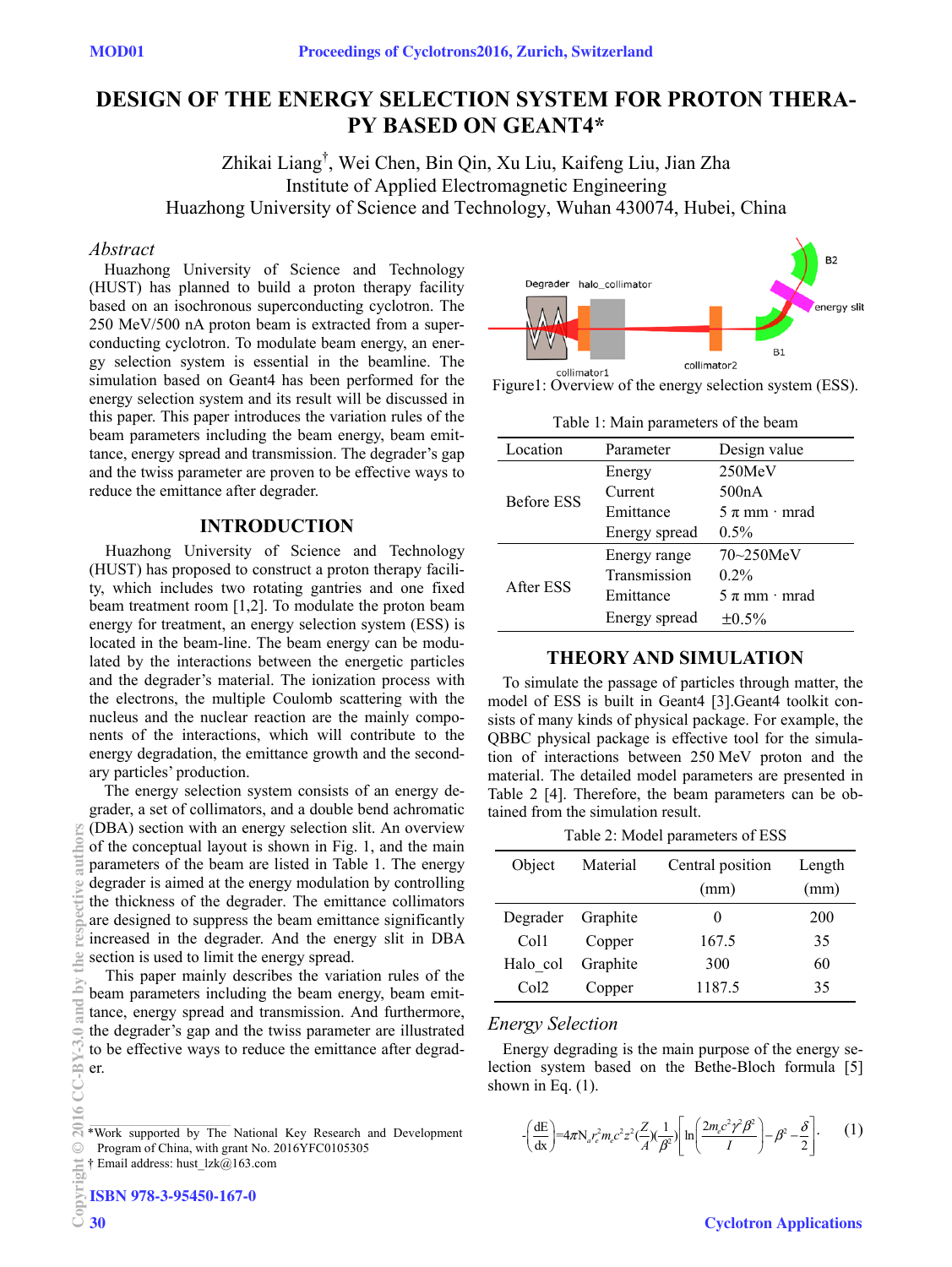Where E is the particle energy,  $x = X \cdot \rho$  is the reduced medium thickness,  $r_e$  is the classical electron radius,  $m_e$  is the static electronic mass, c is the light speed, z is the change of the particle, Z/A is the charge mass ratio of the degrader material,  $\beta$ ,  $\gamma$  are the velocity and the mass, I is the ionization potential,  $\delta/2$  represents the density effect which can be ignore for 250 MeV protons because of the lower energy. The theoretical and simulated results are shown in Fig. 2



Figure 2: The proton beam energy varies with the degrader thickness.

The result of the Fig. 2 indicates that:

- The degrader thickness ranges from 0 to 166 mm while the beam energy ranges from 250 MeV to 70 MeV.
- The maximum error between the theoretical and simulated result is 3.3% when the energy after degrader is 70 MeV.
- The maximum energy change rate is about 1.46 MeV/mm when the energy is 70 MeV. This means the degrader requires high position accuracy especially when the energy after degrader is low.

## *Emittance Growth*

The emittance growth comes from the multiple Coulomb scattering in the degrader. The multiple Coulomb scattering will lead to the beam divergence angle increase which is the main reason of the emittance growth in the degrader. The multiple scattering angle and the exiting beam emittance can be calculated by Eq. (2) and Eq. (3) [6].

$$
\theta_0 = \frac{13.6z}{\beta cp} \sqrt{\frac{L}{L_0}} \times \left(1 + 0.038 \ln(\frac{L}{L_0})\right).
$$
 (2)

$$
\varepsilon_{\text{deg}} = \varepsilon_0 + \beta \theta_0^2 \,. \tag{3}
$$

Where p is the incident momentum, L is the reduced medium thickness,  $L_0$  is the material radiation length,  $\mathcal{E}_0$  is the initial beam emittance before degrader and the  $\beta$  in Eq. (3) is the beam twiss parameter instead of the velocity in Eq.  $(1)$ . The Eq.  $(2)$  and Eq.  $(3)$  illustrate that the twiss parameter and the material radiation length are the two main factors that influence the emittance growth.

The proton therapy requires low emittance so that some collimators must be added to reduce the emittance after the degrader. The formula of the emittance after the collimators is as followed [7].

$$
\varepsilon_{\text{col}} = \frac{2r_1 \cdot r_2}{L} \tag{4}
$$

Where  $r_1$  and  $r_2$  are the incident and exiting aperture of the collimators and L is the whole length from the first collimator to the last.

After the energy slit, the emittance will be further reduced. The simulated result of the emittance for the whole system is shown in Fig. 3.



Figure 3: The emittance's variation of the whole system.

Based on the above simulation, some conclusion can be derived.

- The degrader will bring about the emittance growth. The emittance is proportional to the degrader's thickness corresponding to the energy after degrader.
- The collimators can significantly reduce the emittance and maintain a lower value about  $5 \pi$  mm · mrad.
- The energy slit can further reduce the emittance to a stable value about 5  $\pi$  mm · mrad while it's aimed to decrease the energy spread to 0.5%.

#### *Energy Spread Increase*

The energy spread will increase after the degrader. Besides, the energy spread will be larger when the energy after degrader is higher. The simulation result of the exergy spread after the degrader is shown in Fig. 4.



Figure 4: The energy spread after the degrader varies with the energy after degrader.

 $\odot$  $\sin(z)$ 

2016 CC-BY-3.0 and by the respective